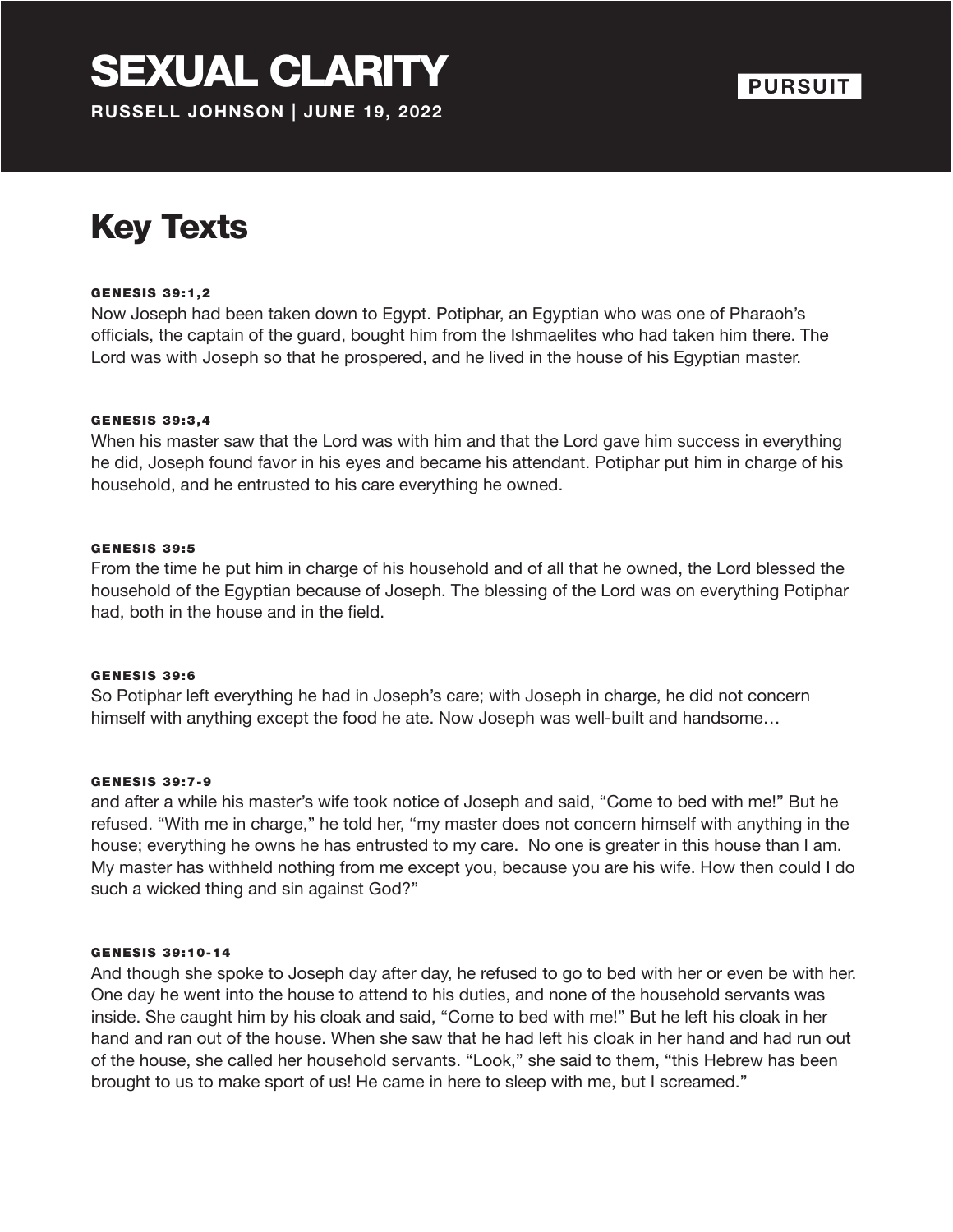### Key Ideas

**Joseph was sold into slavery by jealous brothers, because when his brothers couldn't kill the dream, the only option they had left was to try and kill the dreamer.**

2

**When you gave your life to Christ, you gave up the right to self-define what is true and what is good. Our definitions don't belong to popular culture, they belong to God.**

**We've got something the world can't take because the world didn't give it. When you find a deserving atmosphere, let what you carry rest upon it, and if it isn't received, dust off your feet and keep going.**

4

**Only a God as good as the one we read about in this book has the power to make you new no matter how many mistakes you have made.**



### 3

1